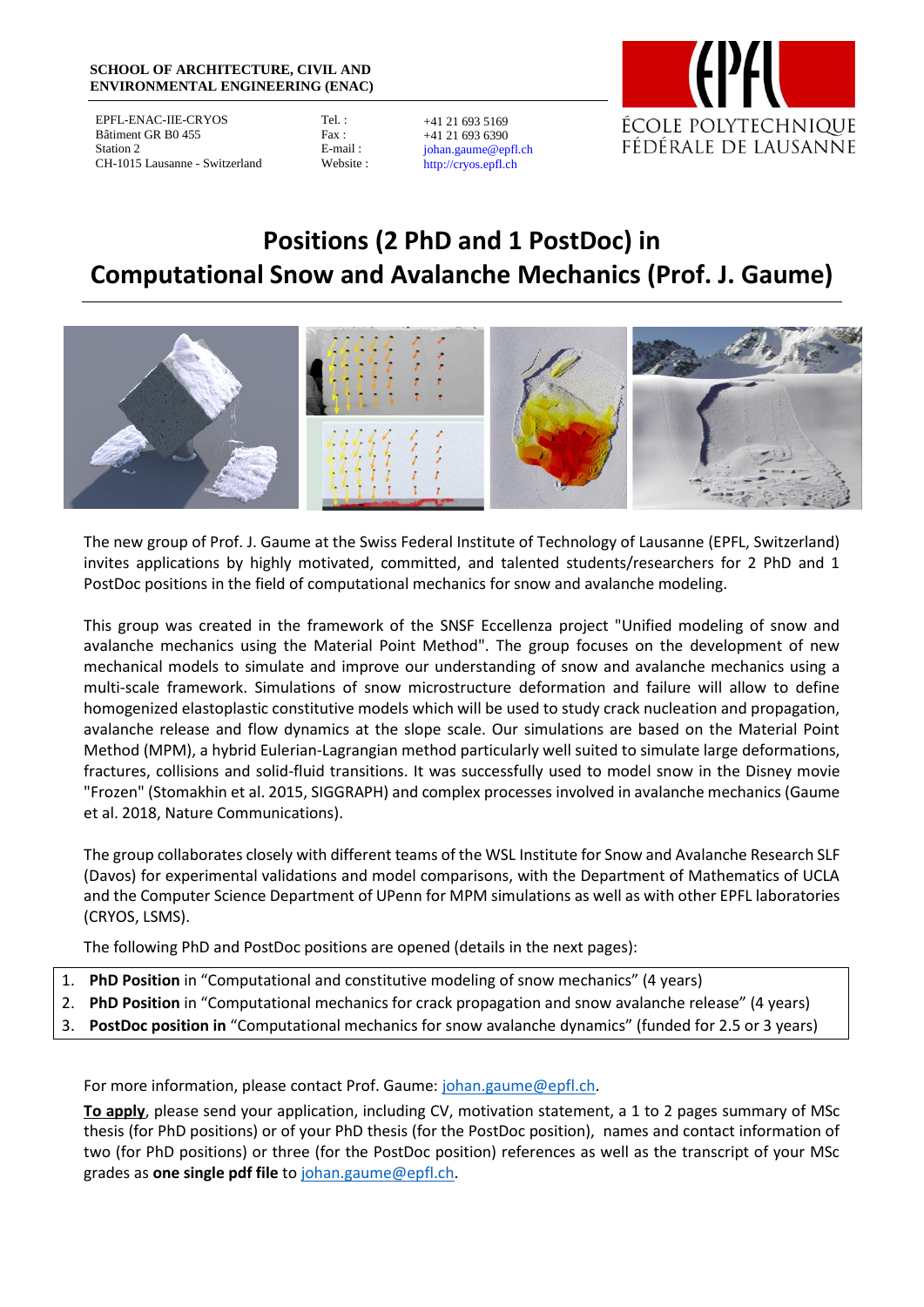# **1. PhD Position in "Computational and constitutive modeling of snow mechanics" (4 years)**

You will perform mechanical simulations of snow microstructure based on finite strain elastoplasticity (for the ice matrix) and the Material Point Method. Data of snow microstructures obtained through X-ray computer tomography at the SLF will be used as input geometry. You will analyze the influence of snow type, density, anisotropy on i) the stiffness tensor; ii) the yield surface and iii) the post-peak behavior of the samples for loading rates involved in natural and artificial snow avalanches. This will lead to the development of a fully homogenized elastoplastic constitutive model accounting for the ductile-to-brittle transition in snow able to reproduce classical snow behaviors such as compaction hardening but also more complex processes such as the propagation and reflection of compaction bands (Barraclough et al. 2017, Nature Physics). Results will be validated by comparing MPM simulations to laboratory experiments. You will publish your results will in renowned scientific journals, present them at international conferences and promote their transfer into practice.

Candidates should hold a Master's degree in (computational) mechanics, (computational) physics or computer science (or equivalent). Background/experience in solid mechanics, numerical modeling and c++ is mandatory. Additional experience with continuum numerical methods for solving partial differential equations such as the Finite Element Method and/or the Material Point Method is an advantage. The candidate should have very good English skills and excellent communication capabilities as most tasks will be done in collaboration with the other students and researchers of the group as well as with several external collaborations through exchange visits (SLF, UCLA, UPenn).

The position is funded for 4 years for a salary of approx. 50 kCHF annual.

## **2. PhD Position in "Computational mechanics for crack propagation and snow avalanche release" (4 years)**

You will investigate crack propagation in snow in view of predicting snow slab avalanche release size. The work will mainly consist in performing numerical simulations based on finite strain elastoplasticity and the Material Point Method. Simulations of 2D and 3D ideal slopes will be performed to study the effect of snowpack stratigraphy, mechanics (constitutive model parameters), topography (angle, curvature) and triggering mode (skier or bombing) on dynamic crack propagation and on the size and shape of the avalanche release zone, information which is currently missing in engineering approaches for avalanche hazard assessment. The final goal will be to relate the avalanche release size to field measurable quantities by relating output from the numerical simulations with results from small scale fracture mechanical experiments (critical crack length, propagation speed and distance), avalanche observations and terrain parameters. Simplified physically-based parametrizations will be developed to reproduce simulation results in view of introducing an avalanche release size index in the snow cover model SNOWPACK to improve avalanche forecasting. You will publish your results in renowned scientific journals, present them at international conferences and promote their transfer into practice.

Candidates should hold a Master's degree in (computational) mechanics, (computational) physics or computer science (or equivalent). Background/experience in solid mechanics, numerical modeling and c++ is mandatory. Additional experience with continuum numerical methods for solving partial differential equations such as the Finite Element Method and/or the Material Point Method is an advantage. The candidate should have very good English skills and excellent communication capabilities as most tasks will be done in collaboration with the other students and researchers of the group as well as with several external collaborations through exchange visits (SLF, UCLA, UPenn).

The position is funded for 4 years for a salary of approx. 50 kCHF annual.